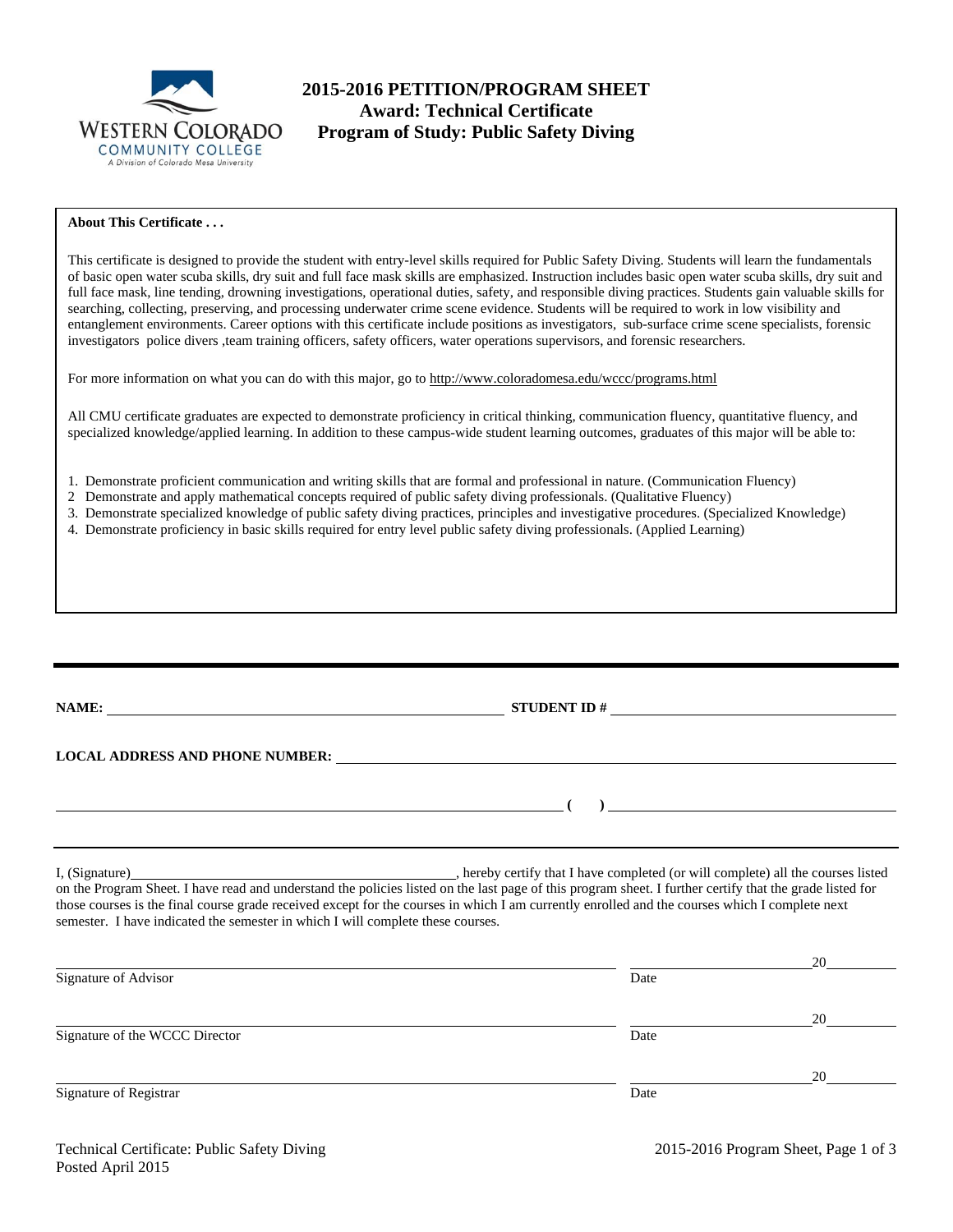## **Students should work closely with a faculty advisor when selecting and scheduling courses prior to registration.**

#### **DEGREE REQUIREMENTS:**

- 2.00 cumulative GPA or higher in all CMU coursework and a "C" or better must be achieved in achieved in coursework toward major content area.
- Pre-collegiate courses (usually numbered below 100) cannot be used for graduation.
- Program sheets are for advising purposes only. Because a program may have requirements specific to the degree, check with your advisor for additional guidelines, including prerequisites, grade point averages, grades, exit examinations, and other expectations. It is the student's responsibility to be aware of, and follow, all guidelines for the degree being pursued. Any exceptions or substitutions must be approved by the faculty advisor and/or Department Head. Courses related to teacher licensure must also be approved by the Teacher Education Dept.
- When filling out the program sheet a course can be used only once.
- See the "Undergraduate Graduation Requirements" in the catalog for additional graduation information.

#### **Public Safety Diving Technical Certificate:** (8 Semester Hours)

| <b>Core Classes</b> |                                          |          |       |          |
|---------------------|------------------------------------------|----------|-------|----------|
| Course No           | Title                                    | Sem. Hrs | Grade | Semester |
| <b>CRJW 270</b>     | <b>Homicidal Drowning Investigations</b> | 2        |       |          |
| <b>CRJW 280</b>     | Public Safety Diving Phase 1             | 4        |       |          |
| <b>CRJW 290</b>     | Rapid Diver Deployment (UWCSI)           |          |       |          |

**Additional expenses –** Students entering the Phase 1 Course may be required to purchase Public Safety Dive equipment with total cost of approximately \$1750.00. This is in addition to tuition and fees. Additional travel expenses apply. These costs may vary with student need and brand or quality of equipment purchased. Please see program coordinator for additional details.

The Homicidal Drowning Investigations Course has an additional charge of \$249.00. This is in addition to tuition and fees. Please see program coordinator for additional details.

The Rapid Diver Deployment (UWCSI) Course has an additional charge of \$395 per student. This is in addition to tuition and fees. Please see program coordinator for additional details.

# **SUGGESTED COURSE SEQUENCING FOR A TECHNICAL CERTIFICATE IN Public Safety Diving**

This is a recommended sequence of course work. Certain courses may have prerequisites or are only offered during the Fall or Spring semesters. It is the student's responsibility to meet with the assigned advisor and check the 2 year course matrix on the Colorado Mesa website for course availability. Student may choose to spread coursework over multiple semesters. Please see advisor.

## **Fall or Spring or Summer Semester**

| <b>First Semester</b>                      | <b>Hours</b>   |
|--------------------------------------------|----------------|
| CRJW 270 Homicidal Drowning Investigations | 2              |
| CRJW 280 Public Safety Diving Phase 1      | 4              |
| CRJW 290 Rapid Diver Deployment (UWCSI)    | $\overline{2}$ |
|                                            |                |